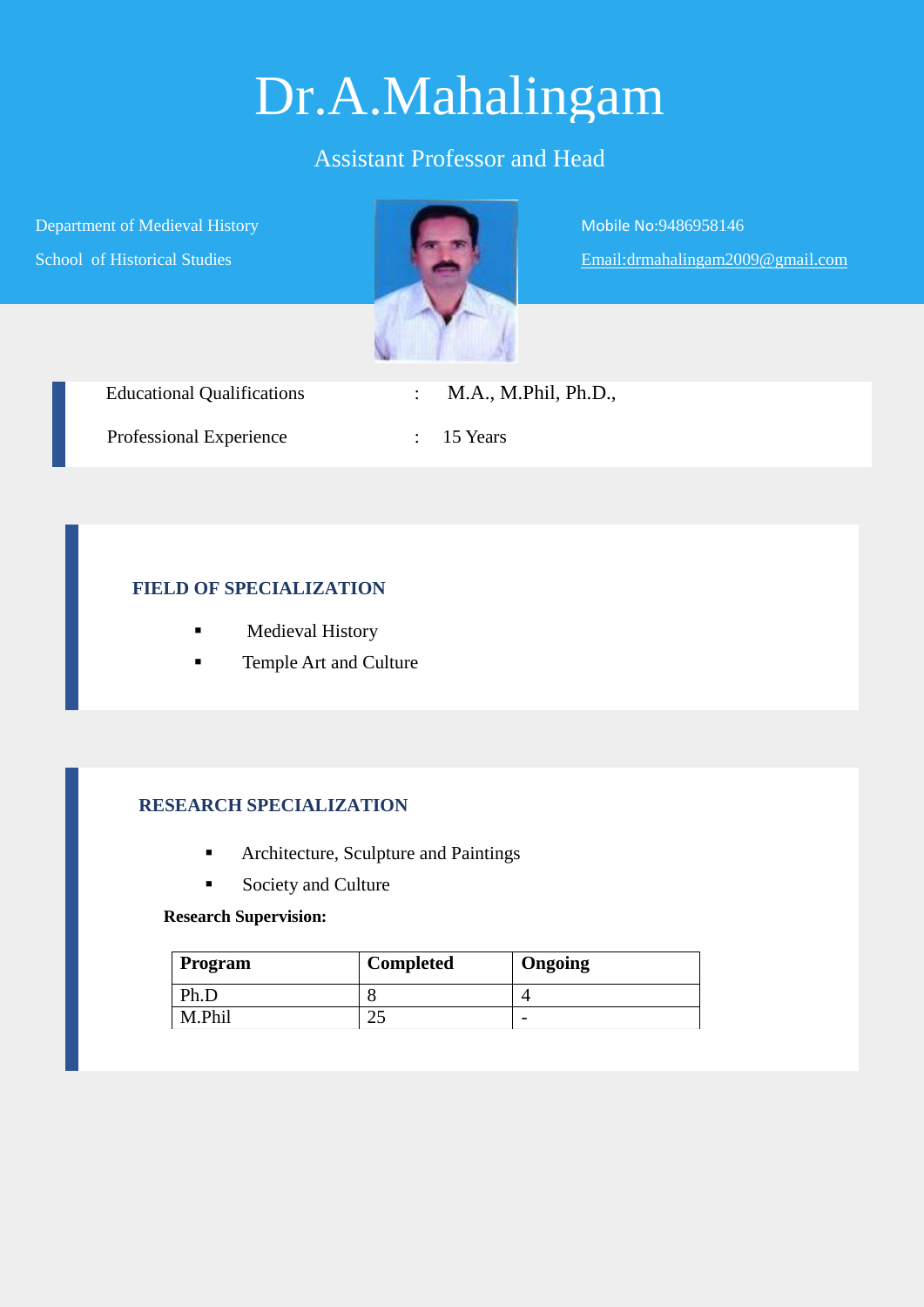## **PROFESSIONAL EXPERIENCE**

| N <sub>0</sub> | <b>Institution</b>         | <b>Position</b> | <b>From</b> | <b>To</b>   | <b>Duration</b> |
|----------------|----------------------------|-----------------|-------------|-------------|-----------------|
|                |                            |                 | (date)      | (date)      |                 |
|                | Madurai Kamaraj Univeristy | Research        | 30.03.2     | 17.02.2     | 11 months       |
|                |                            | Assistant       | 007         | 008         |                 |
| 2              | Madurai Kamaraj Univeristy | Research        | 18.02.2     | 17.03.2     | 2 Years         |
|                |                            | Associate       | 008         | 010         | and 1           |
|                |                            |                 |             |             | month           |
| 3              | Madurai Kamaraj Univeristy | Assistant       | 18.03.2     | <b>Till</b> |                 |
|                |                            | Professor       | 010         | Date        |                 |

## **COMPLETED RESEARCH PROJECT**

| N <sub>0</sub> | <b>Title of the Project</b>                                                        | <b>Funding Agency</b> | <b>Total Grant</b> | Year          |
|----------------|------------------------------------------------------------------------------------|-----------------------|--------------------|---------------|
|                | Dress, Ornaments and<br>Coiffure in the<br>Vijayanagara Nayak Art<br>in Tamil Nadu | $UGC-MRP$             | 2,40,000           | $2011 - 2013$ |
|                |                                                                                    |                       |                    |               |

#### **ON-GOING RESEARCH PROJECT**

| N <sub>0</sub>              | <b>Title of the Project</b>                                                                                                  | <b>Funding</b>                 | <b>Total Grant</b> | Year |
|-----------------------------|------------------------------------------------------------------------------------------------------------------------------|--------------------------------|--------------------|------|
|                             |                                                                                                                              | Agency                         |                    |      |
|                             | Social Customs,<br>Festivals and<br><b>Entertaiment Through</b><br>the Temple Art during<br>the Vijayanagara<br>Nayak Period | <b>ICSSR</b><br><b>IMPRESS</b> | 5,50,000           | 2019 |
| $\mathcal{D}_{\mathcal{L}}$ | <b>Temples of Pandyas</b><br>with Special<br>Reference to Vaigai<br>and Tamiraparani<br><b>Basins</b>                        | <b>RUSA</b>                    | 12,03,000          | 2021 |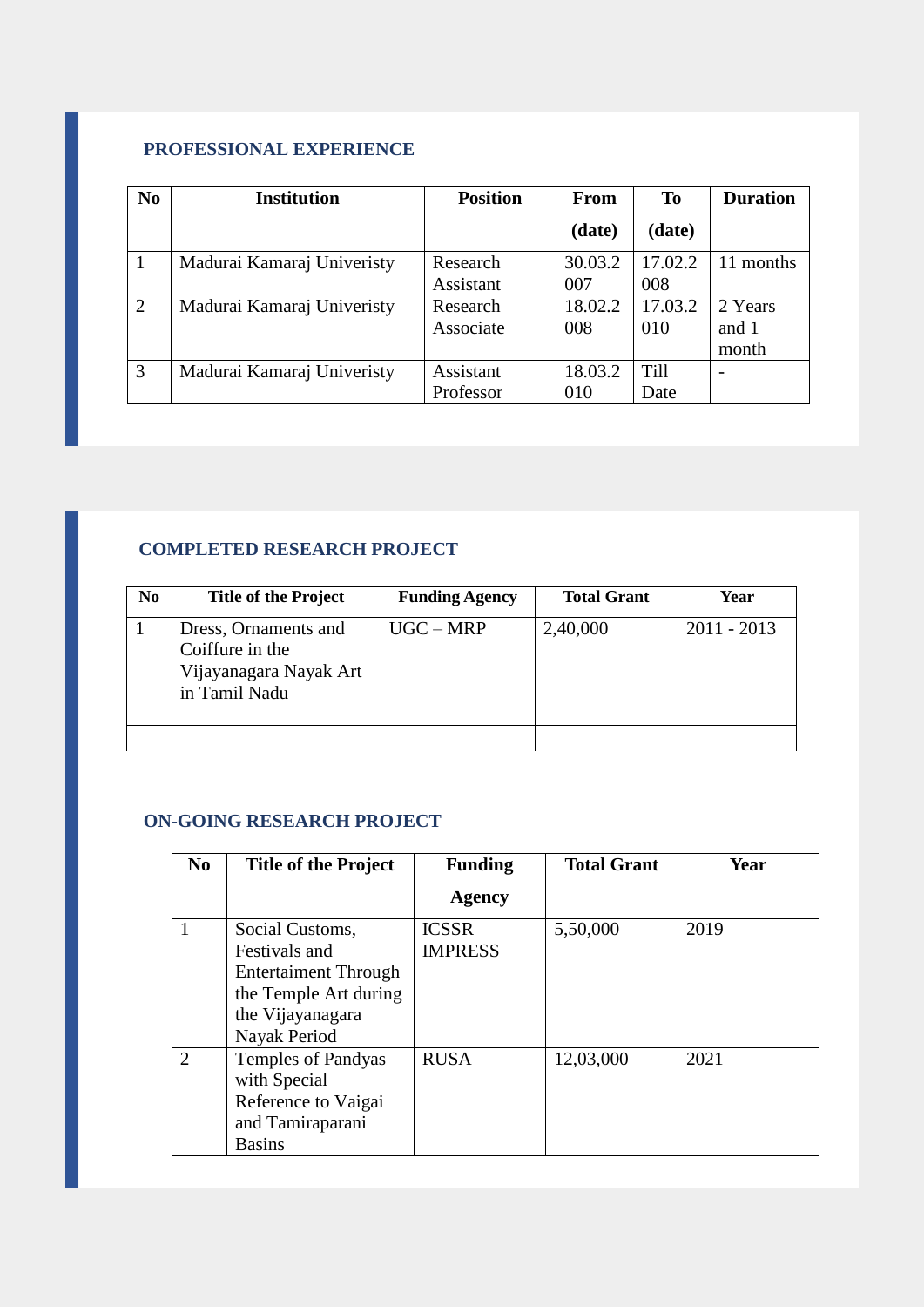#### **HONORS/AWARDS/RECOGNITIONS**

- ICHR JRF
- Awarded by Madurai Kamaraj University for remarkable research contribution on the occasion of the  $11<sup>th</sup>$  anniversary Perunthalaivar Kamarajar on  $18<sup>th</sup>$  July 2017.

#### **PUBLICATIONS**

#### **International**

 **Architecture of Venkataramanaswamy temple at Sattur** published in the international Seminar on development of criticism in Tamilology conducted by Pushpam College, Poondi, 20<sup>th</sup> -22<sup>nd</sup> January, 2003.

#### **National**

- **Dress and Ornaments in the Sculptures of Pudumandapam, Madurai** in the proceedings volume of the  $24<sup>th</sup>$  annual session of South Indian History Congress, Hosted by Calicut University, Calicut, Kerala, 16<sup>th</sup> -18<sup>th</sup> February, 2004
- **Social Life as revealed from the Sculptures of Tirupparankundram** proceedings of the  $11<sup>th</sup>$  session of Tamil Nadu History Congress,  $5<sup>th</sup>$  -7<sup>th</sup> November 2004 at Pachaiyappa's College for Men, Kanchipuram.
- **Domestic Equipments in the Paintings of Alagar Kovil,** published in the proceedings volume of the  $25<sup>th</sup>$  annual session of South Indian History Congress,  $20<sup>th</sup>$ - 22nd January, 2005, Madurai Kamaraj University, Madurai-21
- **Female Dancers and their Costumes in the Art of the Nayaks,** proceedings of the 12<sup>th</sup> session of Tamil Nadu History Congress, 30<sup>th</sup> September 1<sup>st</sup> - 2<sup>nd</sup> October, 2005 at AVC College, Mayiladuthurai.
- **Music and Musical Instruments in the Art of the Nayaks,** published in "The Role of the Temples in promoting Spiritualism and Materialism in Tamil Nadu on  $11<sup>th</sup>$  – 12<sup>th</sup> November 2005, DDE, History wing Annamalai University, Chidambaram.
- **War-Weapons in the Art of the Nayaks,** published in the proceedings volume of the  $26<sup>th</sup>$  session of South Indian History Congress,  $3<sup>rd</sup>$  -  $5<sup>th</sup>$  March, 2006, Bangalore University, Bangalore.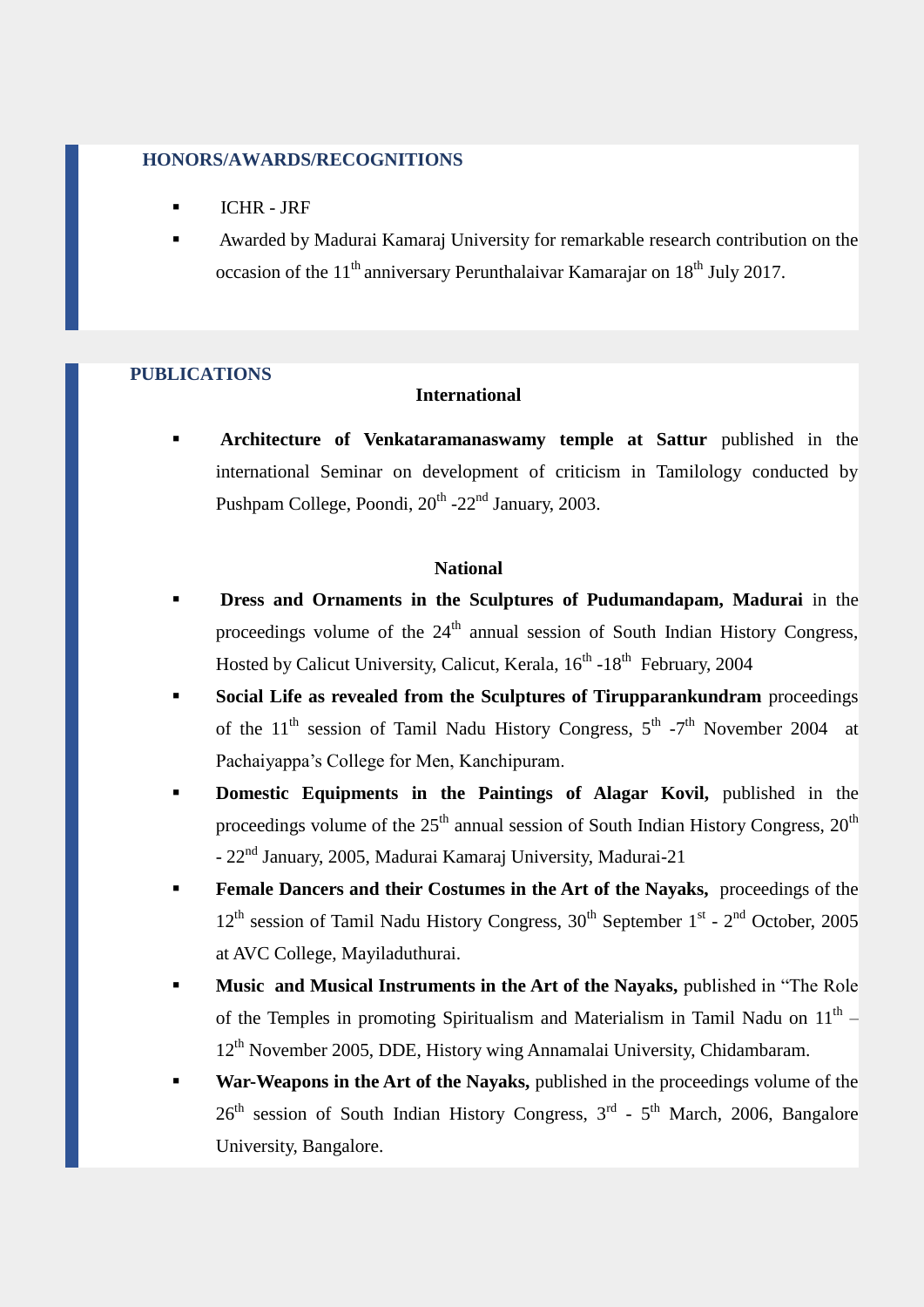- **Chidambareswarar temple at Sattur, An Art Historical Studies,** Rajapalayam Raju's College, Rajapalayam,  $17<sup>th</sup>$  annual of  $2<sup>nd</sup> - 4<sup>th</sup>$  February SIHC 2007.
- **Social Customs as reflected in the Art of the Nayak Rulers** in the Proceedings of 28th Annual Session of SIHC**,** Sri Krishnadevaraya University, Anantapur, Andhra Pradesh  $19^{th} - 21^{st}$  January 2008.
- **Hair Style in the Art of the Nayak Period in Tamil Nadu** in 29<sup>th</sup> Annual Session of SIHC,  $30^{th} - 31^{st}$  January, 1<sup>st</sup> February 2009, Manonmaniam Sundaranar University, Tirunelveli.
- **Dress, Coiffure and Ornaments of the Subaltern Class as depicted in the Nayak**  Art, 16<sup>th</sup> Session of Tamil Nadu History Congress, National College, Tiruchirappalli,  $9<sup>th</sup> - 11<sup>th</sup>$  October 2009.
- **Conveyances in the Nayak Art of Tamil Nadu** in the Proceedings of the 27th Session of Tamil Nadu History Congress, NGM College, Pollachi, 8<sup>th</sup> - 10<sup>th</sup> October 2010.
- **Some of the Folk Elements in the Sculptures of Srirangam Temple,**  Cooperative Art and Science College, Kannur, Kerala,  $6<sup>th</sup>$  -  $8<sup>th</sup>$  February 2010.
- **Entertainment during the Nayak period as gleaned from their Art** in the Proceedings of the South Indian History Congress held at Yogi Vemana University, Kadapa, A.P, 28<sup>th</sup> - 30<sup>th</sup> January 2011.
- Land and Water Transport in the Art of the Nayaks in the 13<sup>th</sup> Session of Tamil Nadu History Congress, 27<sup>th</sup> - 29<sup>th</sup> October 2006, held at Stella Maris College, Chennai.
- A paper on **Herbal Cosmetics during the Medieval Tamil Country** in the Tamil Nadu History Congress held at Vellala College for Women, Erode, 30th September 1st - 2 nd October 2011.
- A paper on **Depiction of Marriage Scenes in the Art of the Madurai Temples,** 32nd Annual Session of SIHC, University of Madras, 3<sup>rd</sup> - 5<sup>th</sup> February 2012.
- A paper published on **Costume of Male during the Nayak Period in Tamil Country through Art and Literature** in Socio-Religious and Cultural understanding of the Historical Researches in India, S. K. Book Agency, New Delhi, 2015. (ISBN: 978-93-8315-837-9).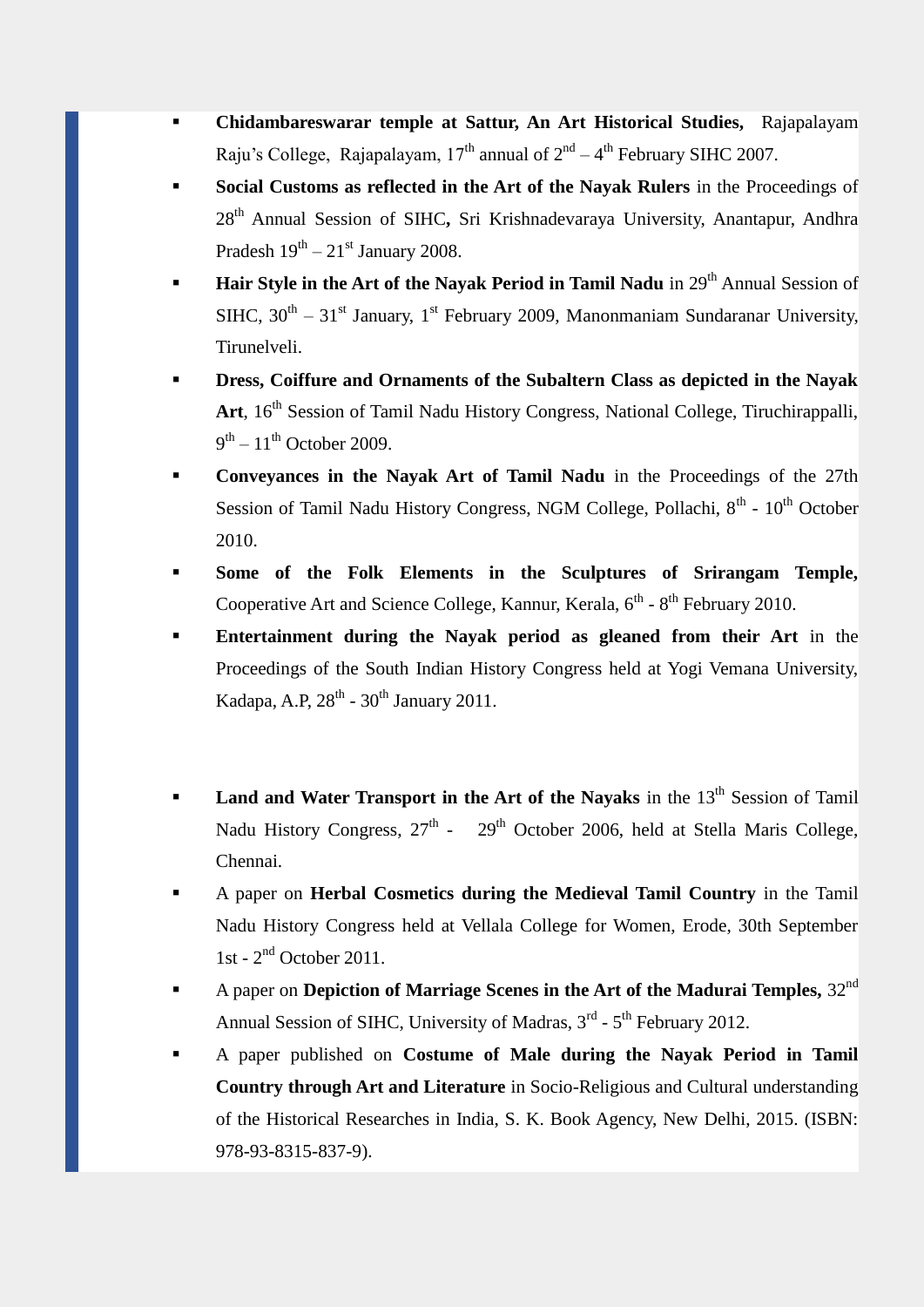- **Temple Festivals as Reflected through Art and Literature during the Nayak Period** in Tourism in India Continuity, Development, Challenges and Issues, Avon Publication,2015 (ISBN: 978-93-8183-950-8)
- **Female Costume in the Art Vijayanagara Nayak,** A Kanya Mahavidyalaya Publication,2015, (ISBN: 978-93-8357-551-0)
- **Social Customs and Festivals in the Temple Art of the Vijayanagara-Nayak Period in Tamilnadu**, Kaveri Books,( ISBN:978-81-7479-188-7).
- A paper published on **Art Historiography of Vijayanagara Nayak Art in Tamil**  Nadu in the South Indian History Congress, Periyar University, Salem, March 10<sup>th –</sup>  $12^{th}$  2017.
- A paper on **Music in Tamilnadu under the Nayaks (C.E.1529-1736),** in Identical Consciousness of India History, Society and Literature Vol. I**,** Malik Publishing House, Guwahati, 2019, ISBN: 978-81-939872-1-6.
- A paper published on **Traversing the Sources for Reconstructing the Social History of the Nayak Period** in **Tamil Nadu** in **Historical Trends and Cultural Identity of India**, City Publication, Delhi, June 2019. ISBN: 978-93-8911-724-0.
- A paper published on **Development of Portrait Sculpture in Tamil Country**, 39th session of South Indian History Congress, Department of History, Osmania University. Hyderabad on  $8<sup>th</sup> - 10<sup>th</sup>$  January 2019.

#### **Journals**

- **Male Dress Pattern of the Nayak Period in Tamil Country: Through their art and Literature,** Quarterly Journal of the Mythic Society, Vol.105, Issue no 2, April-June, 2014.(ISSN : 0047-8555). PP.26-35.
- **Life of Women as Reflected in The Art of The Vijayanagara – Nayaks in Tamil Country,** Historicity, International Research Journal, Vol.II, Issue: III, Nov. 2015, Impact Factor:0.4521 (UIF), ISSN:2393-8900.
- **Artistic expansion under the Vijayanagara – Nayaks in Tamilnadu (C.E. 1529 - 1736),** The Journal of Social Science and Humanity Research (BI - ANNUAL), Vol. III, No.II. July – Dec – 2015, ISSN No: 2321 – 8908.
- **Political Iconography in the sculptures of Tamilnadu,** The Journal of South Indian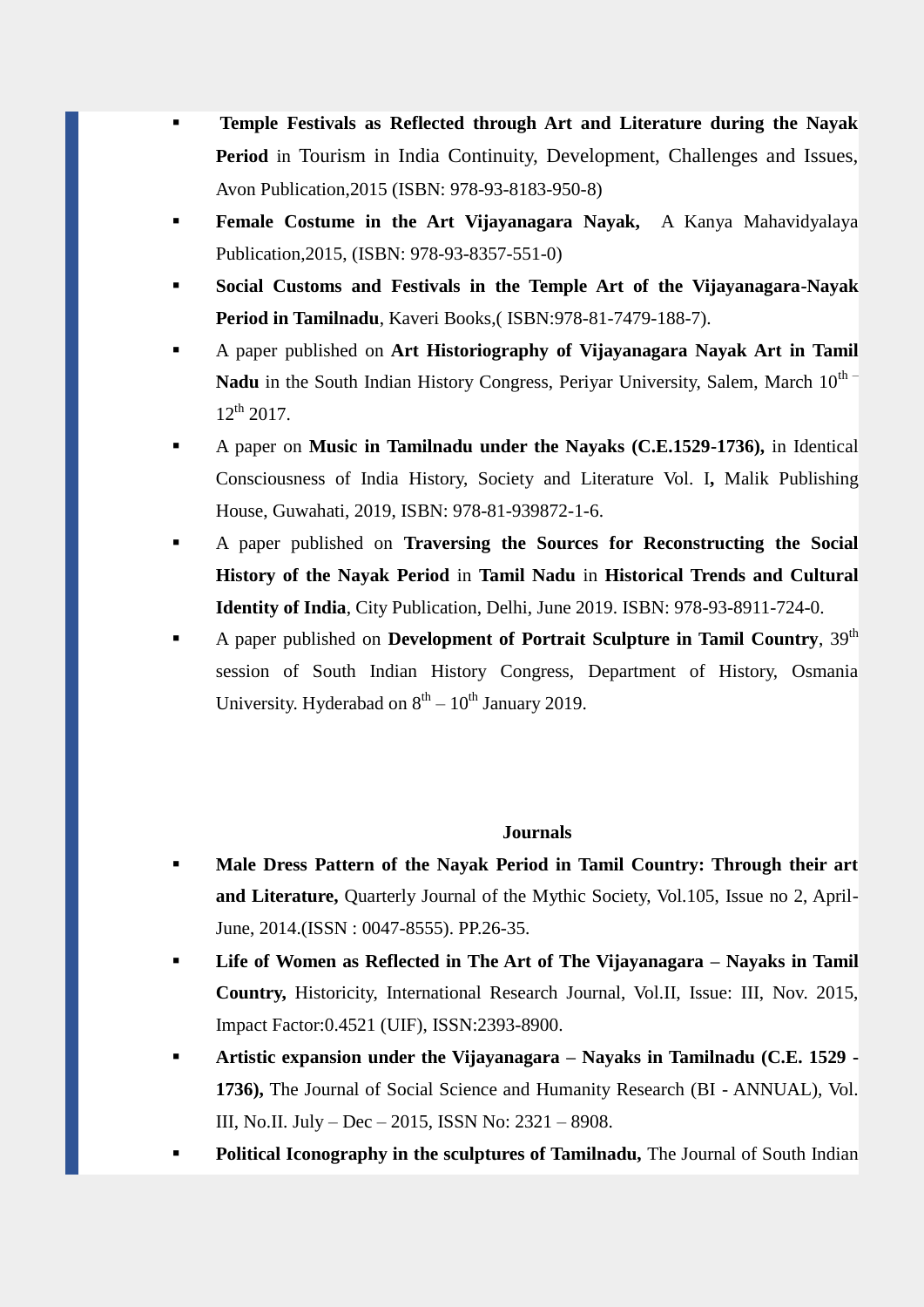History UGC Journal No. 42511, Vol. V, Issue 1, University of Calicut, Jan. 2019.

 **Historiography of Art In Tamil Nadu: Approaches And Interpretations,**  International Journal of History and Research (IJHR), Vol. 11, Issue 1, 35-44, ISSN (P): 2249–6963; ISSN (E): 2249–8079, Chennai, Jun 2021.

#### **PAPER PRESENTED IN CONFERENCE/SEMINAR/WORKSHOP**

| Name of the<br>Conference                                                                                                         | Date                                   | Place                                                           | Title                                                                                               | Author(s) |
|-----------------------------------------------------------------------------------------------------------------------------------|----------------------------------------|-----------------------------------------------------------------|-----------------------------------------------------------------------------------------------------|-----------|
| <b>ICHR</b> Sponsored<br><b>National Seminar</b><br>on History Art and<br>Architecture of the<br>Temples of Far<br>South of India | 27-29 March<br>2012                    | Department of<br>History,<br><b>SRNM</b><br>College,<br>Sattur. | Secular themes in<br>the art of the<br>Nayak period in<br>Tamilnadu                                 | Sole      |
| the Pahruli<br><b>Association for Art</b><br>and Culture,<br>Theosophical<br>Seminary                                             | 26.5.2012                              | Madurai                                                         | Marginalised<br>People in the<br>Vijayanagara -<br>Nayaks Art                                       | Sole      |
| $20th$ Annual<br>session Tamilnadu<br><b>History Congress</b>                                                                     | 20.9.2013 -<br>22.9.2013               | St.Marys<br>College,<br>Thoothukudi                             | <b>Temple Festivals</b><br>as reflected<br>through Art and<br>Literature during<br>the Nayak period | Sole      |
| $64th$ Annual<br>session of Indian<br><b>History Congress</b>                                                                     | $28.12.2013 -$<br>30.12.2013           | Ravenshaw<br>University,<br>Cuttack,<br>Odhisa.                 | <b>Male Costumes</b><br>During The<br>Nayak Period In<br>Tamil Country:<br>Through Their<br>Art     | Sole      |
| South Indian<br><b>History Congress</b>                                                                                           | $28th$ February to<br>$2nd$ March 2014 | Sri Pushpam<br>College,<br>Poondi,                              | Feudalism in<br>Medieval Tamil<br>Country through<br>Art and<br>Literature                          | Sole      |
| <b>ICHR National</b><br>Seminar on Order<br>of Hierarchy in the                                                                   | Feb.20-21.2016                         | Department<br>of Ancient<br>History                             | Social<br>Dimension in the<br>Vijayanagara                                                          | Sole      |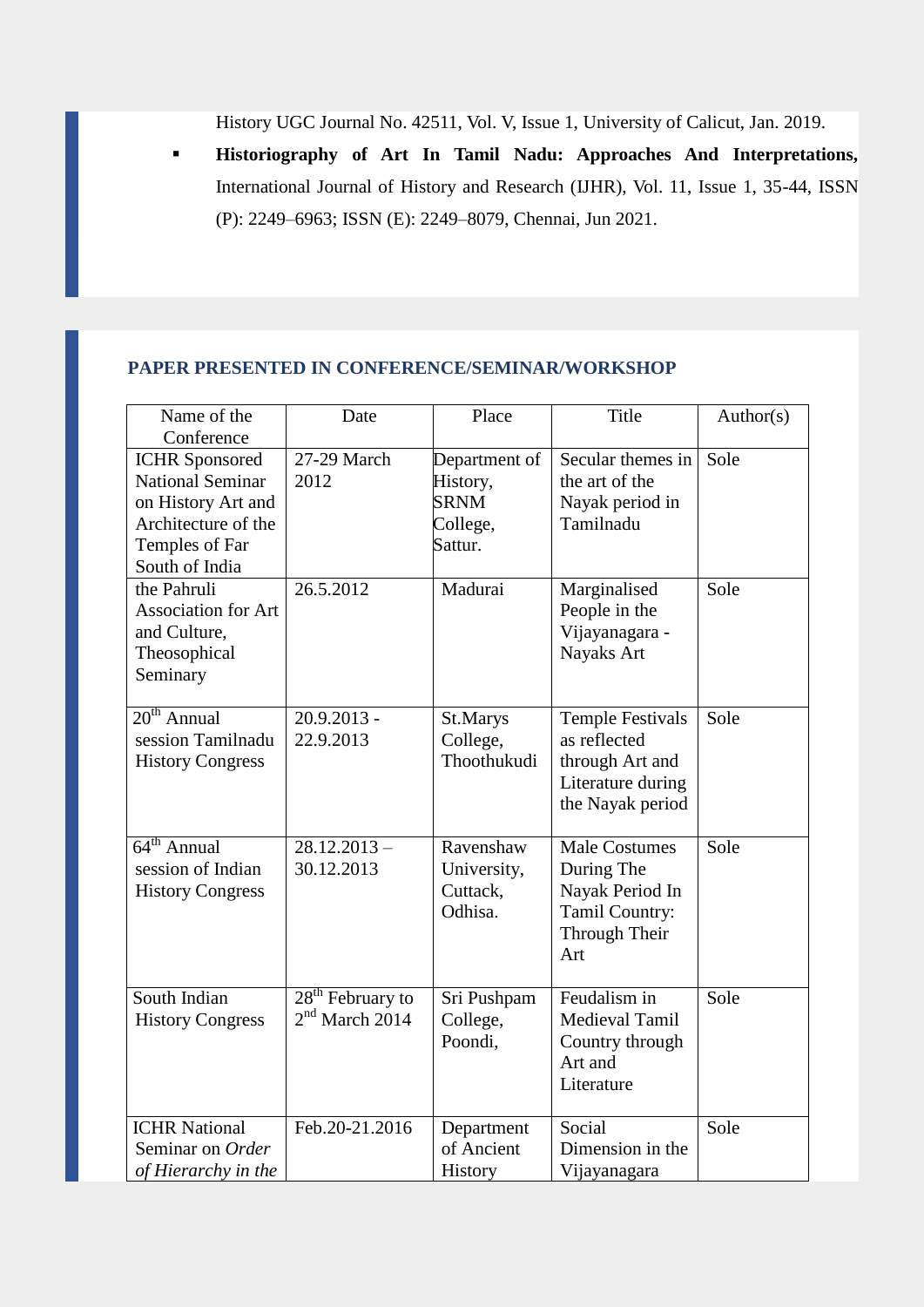| Realm of Religion       |                     | Culture and    | Nayak Art in      |      |
|-------------------------|---------------------|----------------|-------------------|------|
| and Society: A          |                     | Archaeology    | <b>Tamil Nadu</b> |      |
| <b>Study of Temple</b>  |                     | Vishva         |                   |      |
| Institutions in         |                     | <b>Bharati</b> |                   |      |
| Early Medieval          |                     | University,    |                   |      |
| <b>India</b>            |                     | Santi Niketan  |                   |      |
| <b>Indian History</b>   | 28-30 December      | University of  | Development of    | Sole |
| Congress                | 2016                | Kerala,        | Music in Tamil    |      |
|                         |                     | Thiruvananth   | Nadu under the    |      |
|                         |                     |                | <b>Nayaks</b>     |      |
|                         |                     | apuram         | $(C.E.1529-1736)$ |      |
| $38th$ session of       | $28^{th} - 30^{th}$ |                | Revisiting the    | Sole |
| South Indian            |                     | Department     | Sources for the   |      |
|                         | January 2018        | of History,    |                   |      |
| <b>History Congress</b> |                     | University of  | Social History of |      |
|                         |                     | Calicut,       | Nayaks in Tamil   |      |
|                         | $1^{st} - 2^{nd}$   | Kerala.        | Nadu              |      |
| Empowerment,            |                     | Department     | Felicitation in   | Sole |
| Social Justice,         | Feb.2018            | of History,    | the Valedictory   |      |
| Inclusive               |                     | DDE,           | function          |      |
| Development:            |                     | Madurai        |                   |      |
| Issues &                |                     | Kamaraj        |                   |      |
| Perspectives of         |                     | University,    |                   |      |
| Tribal Tamil Nadu       |                     | Madurai        |                   |      |
| <b>ICHR</b> sponsored   | $05 - 06$ April     | Department     | Religious         | Sole |
| National seminar        | 2018                | of History,    | Monuments of      |      |
| on The Amplitude        |                     | Devanga        | Vijayanagara      |      |
| of Historical           |                     | Arts College,  | and Nayak kings   |      |
| Monuments of            |                     | Aruppukottai   |                   |      |
| Tamil Nadu              |                     |                |                   |      |
| National seminar        | $26th$ September    | Indira         | Social            | Sole |
| on Splendours in        | 2019                | Gandhi         | Dimension in      |      |
| the Historical Art      |                     | National       | the Nayak         |      |
| Monuments of            |                     | Centre for     | Monuments of      |      |
| Madurai Region          |                     | the Arts,      | Madurai           |      |
|                         |                     | Puducherry     |                   |      |
|                         |                     | and            |                   |      |
|                         |                     | Department     |                   |      |
|                         |                     | of History,    |                   |      |
|                         |                     | Madurai        |                   |      |
|                         |                     | Kamaraj        |                   |      |
|                         |                     | University,    |                   |      |
|                         |                     | Madurai.       |                   |      |
| $26th$ Annual           | 11-13 October       | Department     | Historiography    | Sole |
| session $-2019$ ,       | 2019                | of History,    | of Art in Tamil   |      |
| Tamil Nadu              |                     | <b>GTN</b>     | Nadu:             |      |
| <b>History Congress</b> |                     | College,       | Approaches and    |      |
|                         |                     | Dindigul.      | Interpretations   |      |
| $40th$ Annual           | 31 January $-2$     | Department     | Development of    | Sole |
| $session - 2020,$       | February 2020       | of History,    | Amman Cult and    |      |
| South Indian            |                     | Annamalai      |                   |      |
|                         |                     |                | Temples in        |      |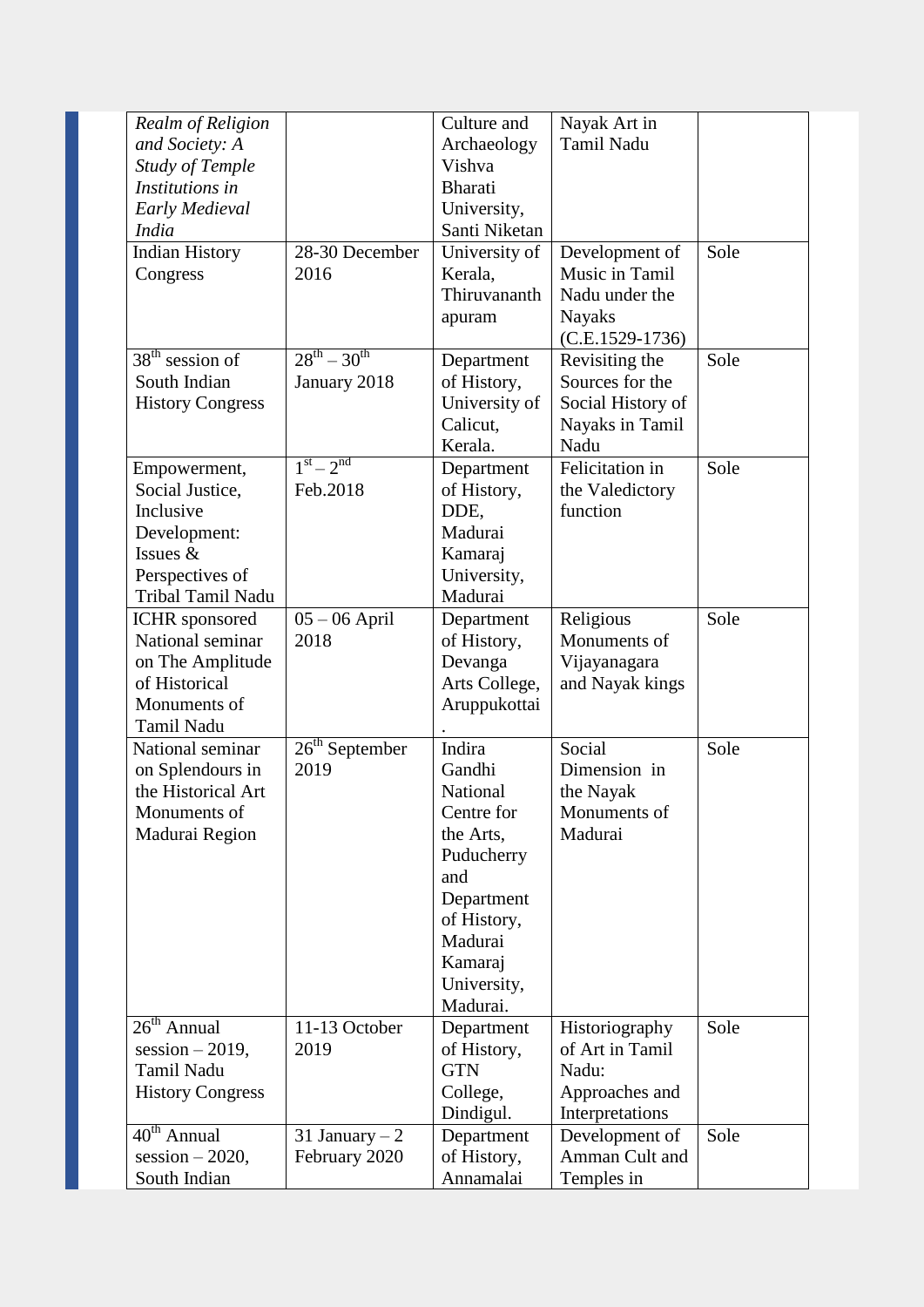| <b>History Congress</b> | University,<br>Chidambara<br>m. | <b>Tamil Country</b> |  |
|-------------------------|---------------------------------|----------------------|--|
|                         |                                 |                      |  |
|                         |                                 |                      |  |
|                         |                                 |                      |  |

## **CONFERENCE/WORKSHOP/SEMINAR/TRAINING ORGANIZED**

| <b>Type</b>       | <b>Name</b>                                                                                                                             | Date(s)                          | <b>Place</b>                                                                                 | <b>Role</b><br><b>Played</b> | <b>Funding</b><br><b>Agency</b> |
|-------------------|-----------------------------------------------------------------------------------------------------------------------------------------|----------------------------------|----------------------------------------------------------------------------------------------|------------------------------|---------------------------------|
| National<br>level | Koils in the Vaigai and<br>Tamiraparani Regions                                                                                         | January<br>29&30<br>205          | School of<br>Historical<br>Studies,<br>Madurai<br>Kamaraj<br>University,<br>Madurai-<br>21.  | Organizing<br>Secretary      | <b>ICHR</b>                     |
| State level       | <b>Rereading Reinterpreting</b><br>and Reconstructing the<br>Social History of the Tamils<br>through Sangam Classics<br>and Archaeology | March<br>$25-27,$<br>2015        | School of<br>Historical<br>Studies,<br>Madurai<br>Kamaraj<br>University,<br>Madurai -<br>21. | Organizing<br>Secretary      | <b>CICT</b>                     |
| National          | Form and Content of Castes<br>and Communities of South<br><b>India: Past and Present</b>                                                | March<br>17&18<br>2016           | School of<br>Historical<br>Studies,<br>Madurai<br>Kamaraj<br>University,<br>Madurai-<br>21   | Organizing<br>Secretary      | <b>ICSSR</b>                    |
| National          | Temples of South India:<br>New Approaches to Art<br><b>History and Emergent</b><br>Methodologies                                        | March<br>8 <sup>th</sup><br>2017 | School of<br>Historical<br>Studies,<br>Madurai<br>Kamaraj<br>University,<br>Madurai-<br>21   | Organizing<br>Secretary      | <b>ICHR</b>                     |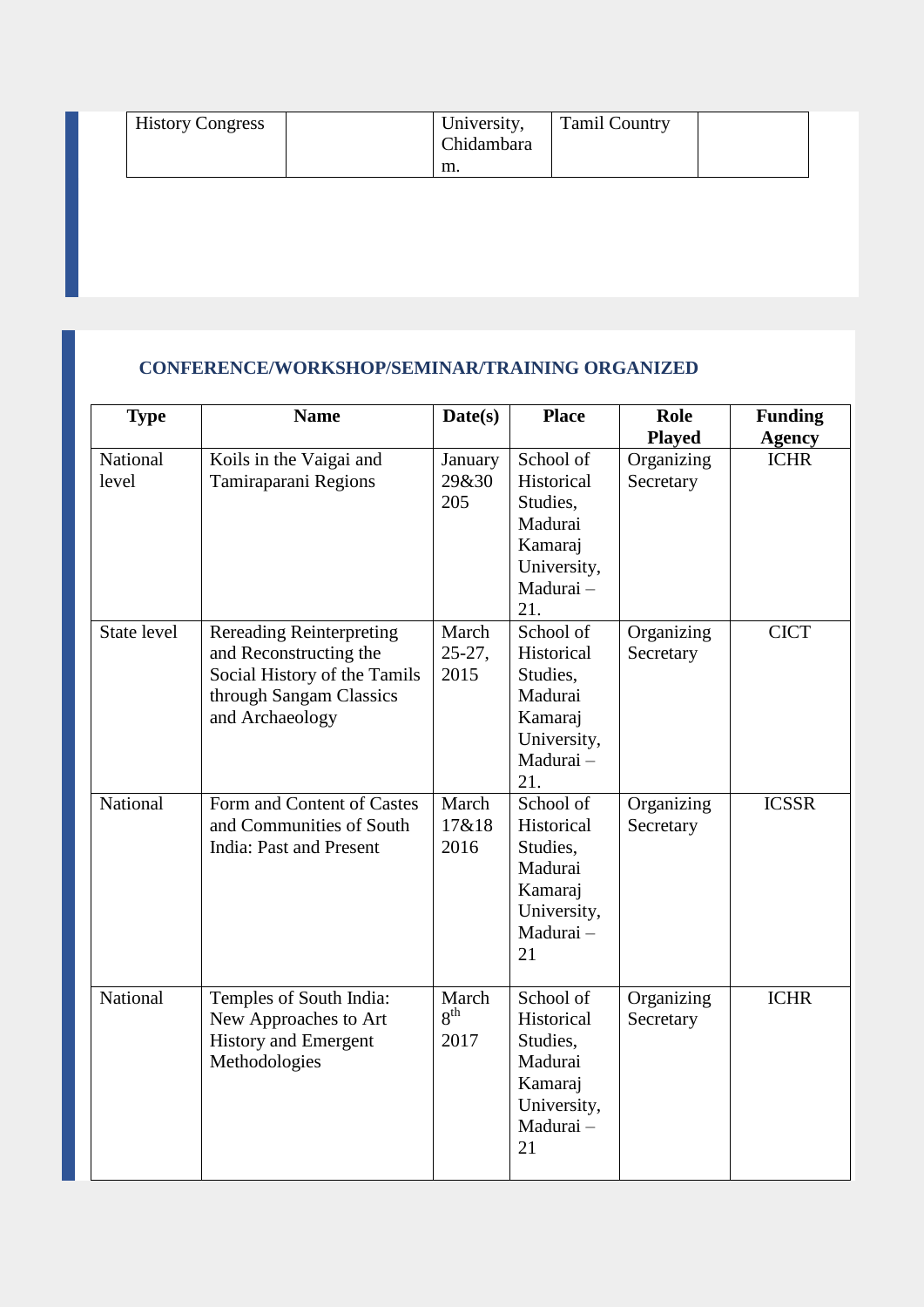| Foundation,<br>Studies,<br>Decem<br>Madurai<br>Germany<br>ber<br>2019 |
|-----------------------------------------------------------------------|
|-----------------------------------------------------------------------|

## **BOOK PUBLISHED**

| Title of the Book /            | <b>Author</b> | <b>Publisher</b> | Year | <b>ISBN Number</b> |
|--------------------------------|---------------|------------------|------|--------------------|
| <b>Chapter</b>                 |               |                  |      |                    |
| The Vijayanagara-Nayakas: Art  | Dr.A.Mahalin  | Saradha          | 2012 | ISBN 978-81-       |
| and Culture                    | gam           | Publishing       |      | 88934              |
|                                |               | House            |      |                    |
| Land, Society and Art in Tamil | Dr.A.Mahalin  | Saradha          | 2017 | ISBN: $978 - 93$   |
| Nadu with Special Reference to | gam           | Publishing       |      | $-83221-16-$       |
| Vaigai and Tamiraparani Basins |               | House            |      |                    |
|                                |               |                  |      |                    |

#### **MEMBERSHIP IN ACADEMIC BODIES**

- Member of Board of Studies, University Nominee, S. Vellaichamy Nadar College, Madurai, 19<sup>th</sup> February 20132 - 2019
- Member, Doctoral Committee, Bharathidasan University, Tiruchirappalli, 2014.
- Advisory Board, Historicity- International Research Journal (ISSN: 2393-8900), Sholapur, Maharashtra, 2014.
- Executive Member, South Indian History Congress, Kakatya University Warangal, Telengana, 2015.
- Elected as Executive member in the  $24<sup>th</sup>$  Session of Tamil Nadu History Congress, Alagappa University, Karaikudi on  $6^{th} - 8^{th}$  Oct. 2017
- Interview Board, Vivekananda Arts College, Tiruvedagam, 31.11.2017 .
- Board of Studies, University Nominee, GTN College, Dindigul, 2017 2020.
- Board of Studies, University Nominee, EMG Yadava Women's College, Madurai,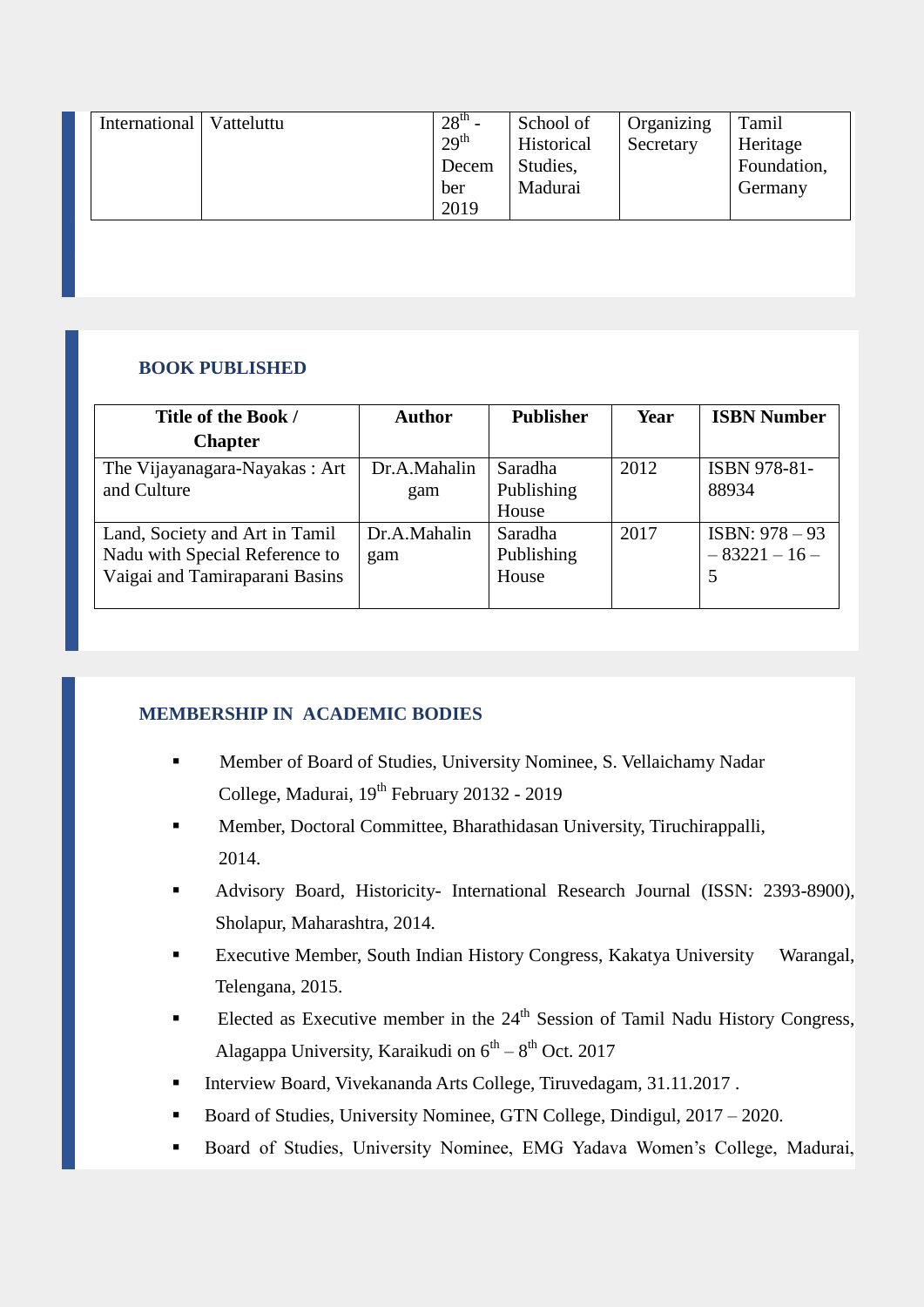$2017 - 2020$ .

- Member, Board of Studies, Madurai Kamaraj University, Madurai, 2017 2020.
- Academic Council, Ex Officio Member, Madurai Kamaraj University, Madurai, 2017.
- Executive Member, South Indian History Congress, Periyar University Selam, 2017.
- Served as Member of Board of Study in History (PG), Madurai Kamaraj University, Madurai – 21 on July to June 2020.
- Interview board member, selection of Assistant Professor in History, Lady Doak College, Madurai on  $24<sup>th</sup>$  July 2018.
- Served as the University Nominee in the Board of Studies, Sri Meenakshi Government Arts College for Women, 10.10.2018-9.10.2020.
- Attended as special invitee, Board of Studies Meeting, Department of History, Lady Doak College, Madurai on  $10^{th}$  January 2019.
- Attended as member, Board of Studies Meeting, Department of History, Arul Anandar College, Madurai on 22nd Feb. 2019.
- Attended as member, Board of Studies Meeting, Department of History, SVN College, Madurai on  $26^{nd}$  Feb. 2019.
- Attended as member, Board of Studies Meeting, Department of History, Fatima College, Madurai on  $2<sup>nd</sup>$  Mar. 2019.
- Attended Meeting of the Chairpersons of Board of Studies (History UG & PG) of all State Universities in Tamil Nadu, Tamil Nadu State Council for Higher Education (TANSCHE), Chennai, 17<sup>th</sup> December 2019.
- Served as University Nominee in the Board of Study in M.A. History, Hajee Karutha Rowther Howdia College (Autonomous) from 27.12.2018 to 26.12.2020.

#### **MEMBERSHIP IN PROFESSIONAL BODIES**

- **Member in Tamilnadu History Congress**
- Member in South Indian History Congress
- Member in Indian History Congress
- **Member in Tamilnadu Archaeological Society**